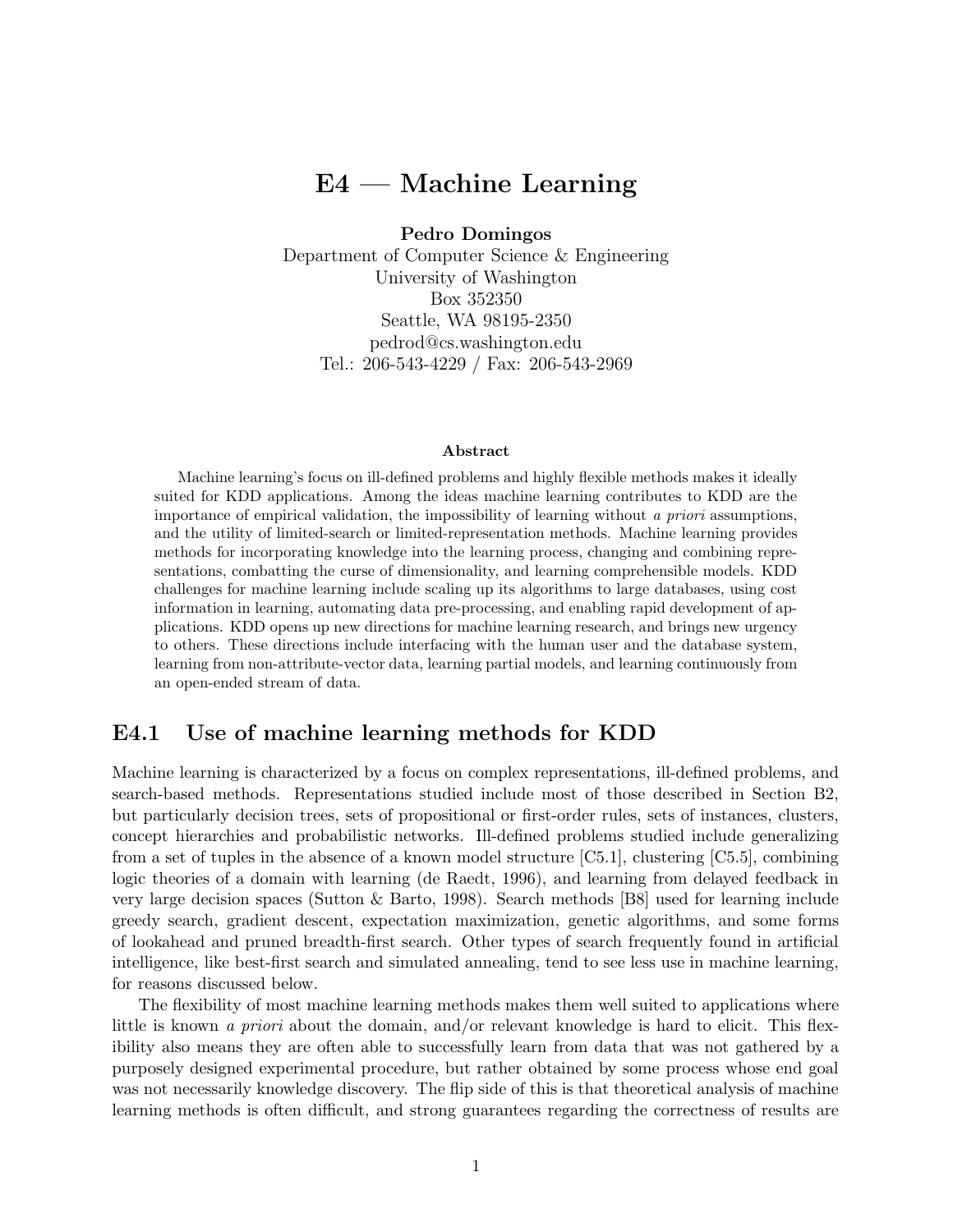consequently seldom available. This is compensated for by the fact that machine learning makes full use of the power of the computer to experimentally validate its methods and results. The same approach would seem to be indispensable in KDD. Standard elements of machine learning's empirical toolbox include the use of holdout sets and cross-validation [C8.1.6] to verify generalization, comparison of systems on large collections of benchmark problems (e.g., Blake, Keogh, & Merz, 1999), lesion studies to elucidate the contribution of specific system components, and experiments with carefully designed synthetic datasets to test specific hypotheses on when and why a given approach will work (Kibler & Langley, 1998).

Difficulties notwithstanding, a significant body of theory has been developed within machine learning (see Kearns and Vazirani (1994) for an introduction), and has produced highly successful practical algorithms like boosting (Freund & Schapire, 1996), Winnow (Littlestone, 1997) and support vector machines (Scholkopf, Burges, & Smola, 1998). Much of this theory is in the form of bounds on the generalization error of a learner, given its empirical error and a measure of the effective size of the hypothesis space it explores (its cardinality, for finite spaces; or its Vapnik-Chervonenkis dimension, for infinite ones (Vapnik, 1995)). The wealth of theoretical results produced is made possible by not insisting on absolute guarantees (e.g., "error will always be less than 5%"), but instead aiming for probabilistic ones (e.g., "error will be less than 5% with greater than 99% probability").

Machine learning's readiness to perform generalization in the absence of strong guiding assumptions has led it to face squarely the problem of what — and how much — is needed to generalize successfully. The lessons learned form an important part of any KDD practitioner's baggage. One is that generalization is impossible in the absence of assumptions or "biases"; purely empirical learning is a chimera (Mitchell, 1980; Schaffer, 1994; Wolpert, 1996). Induction can be seen as a "knowledge lever," with much higher leverage than deduction, but still of no use without an applied force. The converse lesson is that there is no "general-purpose" learning method; each method's utility is contingent on the assumptions it makes, and each application requires individual attention. "Universal" laws of discovery like "simple hypotheses are more accurate" (sometimes known as "Occam's razor") should be viewed with suspicion (Schaffer, 1993; Webb, 1996; Domingos, 1998). Having made the notion of bias explicit, machine learning has gone on to study the changes in bias (Gordon & desJardins, 1995) and combinations of different biases (Michalski & Wnek, 1996) that are often required for practical success. Awareness of the importance of knowledge has led to development of methods for explicitly incorporating it into the learning process. This knowledge can appear in the form of a propositional or first-order logic theory (e.g., Pazzani & Kibler, 1992; Saitta, Botta, & Neri, 1993; Ourston & Mooney, 1994; Towell & Shavlik, 1994), or in a variety of weaker forms (e.g., Clearwater & Provost, 1990; Donoho & Rendell, 1996; Pazzani, Mani, & Shankle, 1997).

Machine learning is concerned simultaneously with statistical soundness and computational efficiency. This has led it to explore issues that tend not to arise when either is considered in isolation, but that will often be of concern in KDD applications. One such issue is deciding where a KDD algorithm should fall in the lazy-eager computational spectrum. In the eager extreme, where most traditional modeling approaches fall, all generalization (and therefore most computation) is performed at learning time. In the lazy extreme, exemplified by nearest-neighbor algorithms [C5.1.6], all generalization and computation occur at performance time. Machine learning has gone between the extremes, identifying the entire lazy-eager spectrum as a useful design dimension, and proceeding to explore it (Aha, 1997). For example, the RISE system autonomously determines the best combination of rules and neighbors to use (Domingos, 1996b).

A central issue that involves both statistical soundness and computational efficiency is the effect of (often massive) search on the significance of the patterns discovered. When thousands or even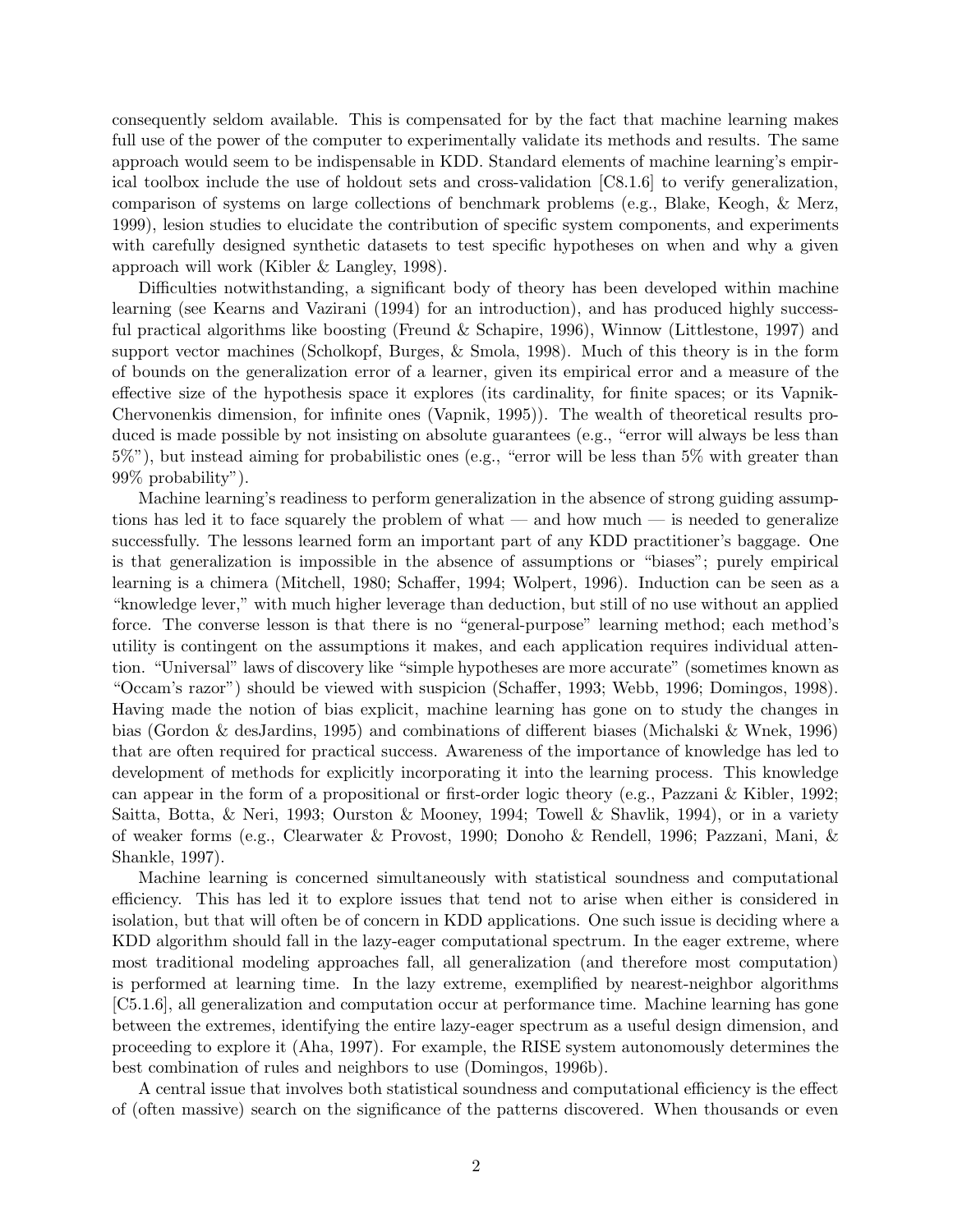millions of hypotheses are generated in the the course of search, the probability that apparently meaningful discoveries are simply the result of chance cannot be neglected. However, quantifying it is notoriously difficult. Traditional sigificance testing assumes that a single hypothesis is being tested. Techniques exist for "multiple comparison" or "simultaneous inference" problems [C8.1.2] (Miller, 1981; Klockars & Sax, 1986), but they tend to overpenalize and consequently reject valid patterns. Machine learning provides a number of techniques for assessing hypotheses in a searchconscious fashion, and controlling search to make the best use of computational power without falling into the trap of noise mining (Quinlan & Cameron-Jones, 1995; Freund, 1998; Domingos, 1999a; Jensen & Cohen, 1999). Although this is still very much an open problem, one of the hard-and-fast heuristics to emerge so far has been that apparently impoverished search methods (e.g., greedy search) are often preferable to more powerful ones (e.g., exhaustive search)(Quinlan & Cameron-Jones, 1995; Murthy & Salzberg, 1995; Dietterich, 1995). Like all subfields of computer science, machine learning is constrained by finite computational resources, but unlike most others, it is also constrained by another finite resource: the quantity of data available for learning. Either type of resource can be the bottleneck in any given application. If computation is the bottleneck, underfitting can result; if data, overfitting. In KDD projects, where large computational resources and large quantities of data are both frequent, either can be the case.

A generalization of the previous observation is that "less can be more." Machine learning researchers have found that more powerful representations do not necessarily lead to better results (Holte, 1993; Domingos & Pazzani, 1997). Flexibility can have a price in instability. This tradeoff can be captured by the notions of statistical bias and variance, which were first developed for regression, but have been extended to classification (Geman, Bienenstock, & Doursat, 1992; Kong & Dietterich, 1995; Breiman, 1996b; Kohavi & Wolpert, 1996; Friedman, 1997). A related observation is that computational power is often better used to induce multiple models and combine them, instead of searching more for a single "best one." This is the approach followed by some of the best-performing learning methods available, including boosting (Freund & Schapire, 1996), bagging (Breiman, 1996a), stacking (Wolpert, 1992) and error-correcting output codes (Kong & Dietterich, 1995).

Another instance of "less can be more" is the "curse of dimensionality" (Duda & Hart, 1973). Human intuitions from the three-dimensional world fail in high dimensions. Although we might expect adding attributes to the data to improve learning, given that they provide additional information, after a point the reverse is typically the case. This is because increasing the dimension of the tuple space exponentially increases the quantity of data needed to populate it densely enough for reliable learning. This problem is particularly acute in large KDD applications where the attributes can often number in the hundreds or thousands. Machine learning provides some of the best techniques available for very high-dimensional problems (e.g., decision tree induction [C5.1.3] and rule induction [C5.1.4]) and for attribute selection (e.g., Moore & Lee, 1994).

A hallmark of machine learning is the focus on comprehensible results. While comprehensibility is difficult to define precisely and ultimately subjective, it is essential to the insights that are often the main goal of KDD. Many machine learning methods produce models that are comprehensible even to someone without mathematical training. For example, they can be sets of "If . . . Then . . ." rules, or in graphical form. Besides inducing such models directly, machine learning provides methods for converting less-comprehensible ones into them (e.g., neural networks into decision trees (Craven, 1996)).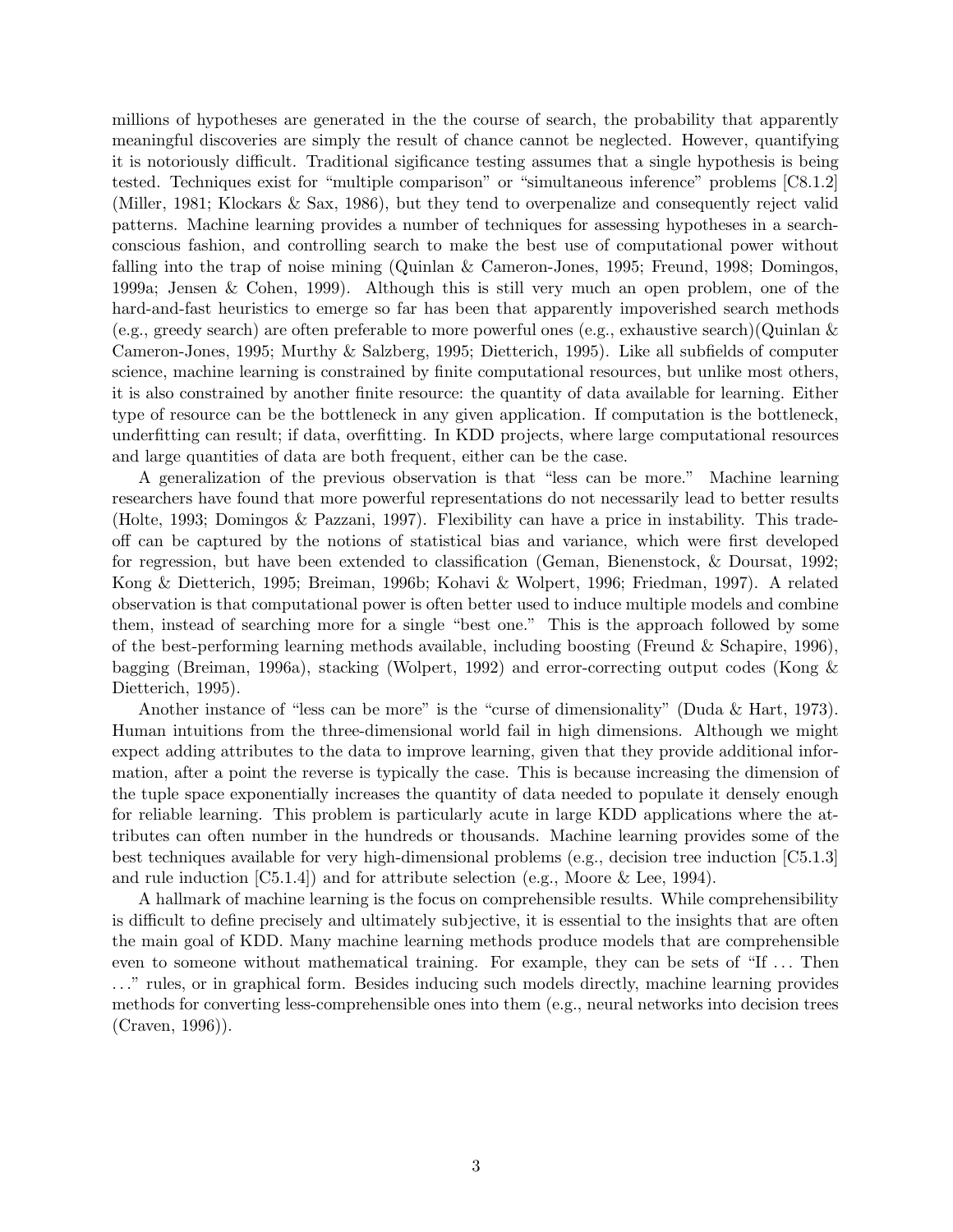### E4.2 Research problems in machine learning relevant to KDD

From the point of view of accurate generalization, machine learning algorithms are often the most appropriate ones for a great variety of KDD applications. However, the volume of data available in many of these applications far outstrips the capacity of classical machine learning algorithms. Often, the solution adopted is simply to learn from a small-enough subset of the data, but the selection of this subset is typically done in a very *ad hoc* fashion — often randomly — potentially missing much of the learnable structure. The effort is now underway to enable machine learning algorithms to learn from several orders of magnitude more data than they were originally designed for.

The most basic requirement for algorithms that mine large databases is that they have linear or only slightly superlinear running time as a function of the database size. Since this is not true for most learning algorithms, it is necessary to adapt them. This can sometimes be done partly in a "lossless" fashion by optimizing the algorithms without changing their output, but typically requires a "lossy" approach: developing related algorithms that may not produce exactly the same results, but achieve similar levels of performance. Cohen's (1995) RIPPER and Domingos's (1996a) CWS algorithm are examples of this approach for the case of rule induction. Further, when the learning data is too large to fit in main memory, learning algorithms must be able to efficiently retrieve it from disk. This implies making only sequential passes through the data, as opposed to randomly accessing it, and making as few passes as possible. The SLIQ and SPRINT algorithms for decision tree induction exemplify this approach (Mehta, Agrawal, & Rissanen, 1996; Shafer, Agrawal, & Mehta, 1996), as does the Apriori algorithm for finding association rules(Agrawal, Mannila, Srikant, Toivonen, & Verkamo, 1996). The ability to learn efficiently from disk will increasingly be seen as one of the fundamental characteristics of machine learning algorithms appropriate to KDD. Ideally, algorithms should use only constant RAM and be able to learn from less than one full disk scan, making useful results available at any time after they start running (Smyth & Wolpert, 1997), and taking advantage of additional time to scan further and gracefully improve the output.

For still larger quantities of data the use of data reduction becomes inevitable. Two classes of approaches can be distinguished here: sampling and summarization. One sampling approach is to divide the examples into multiple subsets, learn on each, and combine the results (Chan & Stolfo, 1995; Breiman, 1996c). Another is to start with a small subset of the examples and iterate, adaptively selecting which new examples to include so as to obtain the maximum possible improvement from each new addition (Catlett, 1991; Musick, Catlett, & Russell, 1993). Summarization approaches attempt to produce summaries of the data that will fit in main memory, while still containing all or most of the information necessary to learn in an efficiently accessible form. These summaries may be in the form of sufficient statistics (e.g., Moore & Lee, 1997; Graefe, Fayyad, & Chaudhuri, 1998) or they may be the result of applying compression techniques to the data (e.g., Davies & Moore, 1999). The sampling and summarization approaches are complementary and can be used together (e.g., Bradley, Fayyad, & Reina, 1998).

For many problems, large quantities of data may be available, but may not be necessary to learn the desired concepts to the required level of accuracy (Oates & Jensen, 1997). For others, even the large quantities available may not be sufficient to capture all the relevant structure. It would thus be useful to have methods, even if heuristic in nature, to estimate early on how much data will be needed. Examples of research in this direction are the fitting of power laws to learning curves (Frey & Fisher, 1999) and statistical tests on the slope of these curves (Provost, Jensen, & Oates, 1999). A complementary approach is to attempt to estimate the Bayes rate, i.e., the error rate at which even an infinite-capacity learner will necessarily asymptote (Dasarathy, 1991; Cortes, 1995; Tumer & Ghosh, 1996), and to stop learning once this level is reached.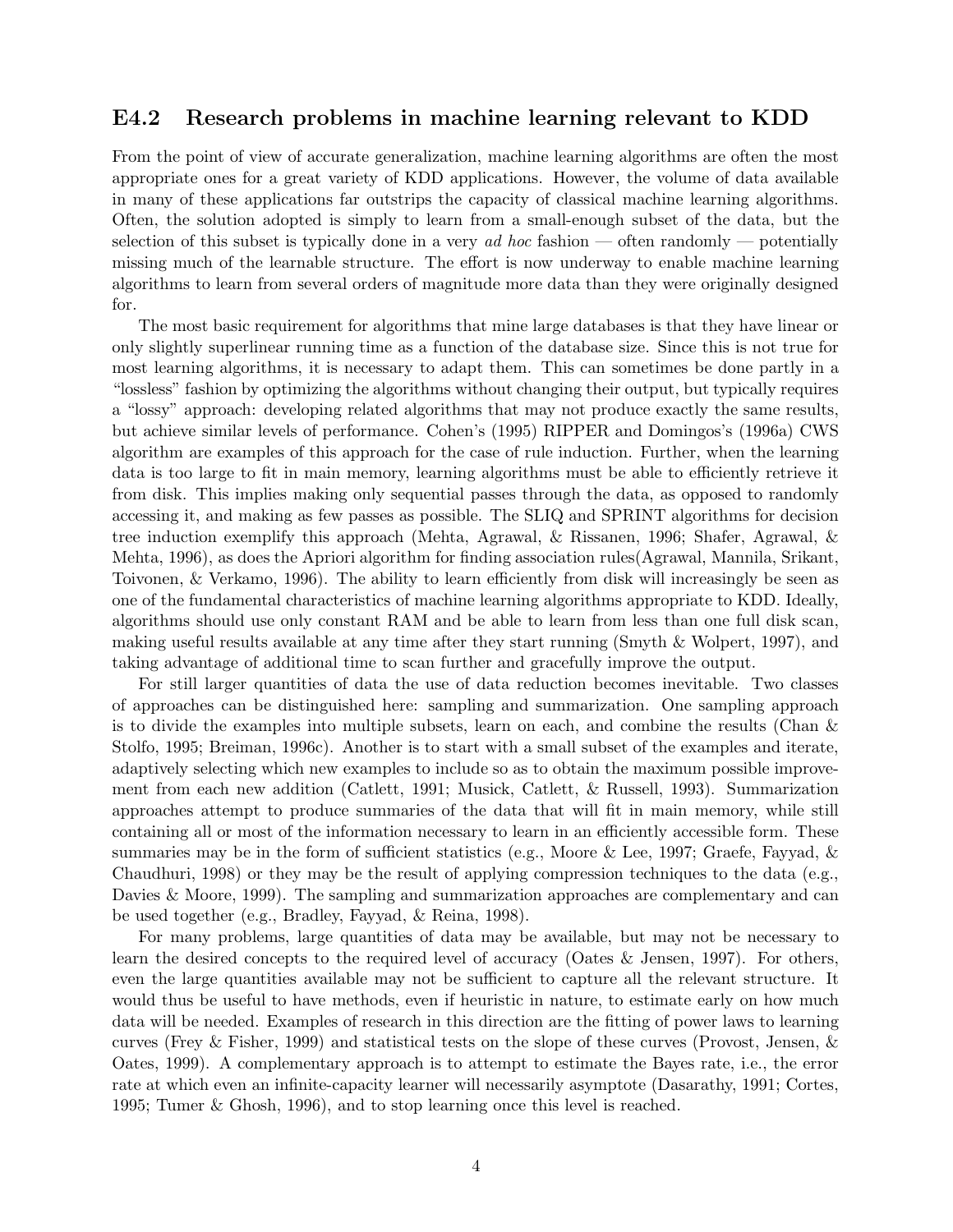The numbers of examples, attributes, and classes presented by KDD applications effectively constitute a previously unexplored region of the machine learning space. Because of its empirical nature, the validity of much painstakingly assembled machine learning knowledge in these new circumstances is an open question. Therefore it is important to determine which elements of this knowledge need to be revised, and how.

Another type of adaptation to machine learning algorithms needed to make them useful for KDD involves aspects of KDD problems that they currently do not capture well. An example of this is cost information. Most machine learning algorithms assume that all errors have the same cost, but this is seldom the case in practice. A related problem is that of imbalanced classes: when there is a large majority of one class, it is easy to obtain high accuracy without useful results. Implicitly, misclassifying minority tuples incurs a higher cost, although this may be hard to quantify. Research on adapting machine learning algorithms for these problems is growing (e.g., Pazzani et al., 1994; Turney, 1995; Provost & Fawcett, 1997; Domingos, 1999b).

More generally, an important research direction involves methods for formulating problems in terms amenable to machine learning. Integrating, cleaning up and preprocessing the learning data is the stage of the machine learning application process that typically consumes the most time, because it is the one that requires the most human intervention. Automating this stage would produce an order-of-magnitude speedup in the process, with the corresponding reduction in cost and increase in the number of viable applications.

Although the main focus of machine learning research has been on classification problems [C5.1], a significant motivation for this has been the belief that classifiers can be used as building blocks for solutions to many other types of problems. Since many such problems are present in KDD (see Section C5), research on the interface between classification and those problems has become particularly relevant.

The perspective of widespread, large-scale application of machine learning creates the need for rapid development and deployment of learning systems. It should be possible for computer scientists with only minor knowledge of machine learning to produce a robust and reliable learning component for whatever system they are building. This requires developing libraries of standard machine learning components and of ways of putting them together. Despite a number of early developments in this direction (Gilks, Thomas, & Spiegelhalter, 1994; Buntine, 1994; Kohavi, Sommerfield, & Dougherty, 1996), for the most part it is still not clear how best to do this. Deciding what representations and techniques to use is still a "black art." The designer's personal preferences and a long trial-and-error process are often what determines the outcome. Many imprecise intuitions and rules of thumb exist, but more theoretical and empirical research is needed on what conditions favor what approaches and why, and on systematizing the current jungle of techniques. The results of this research can then be codified in a form that is easily used by non-experts, or directly incorporated into more self-sufficient learning modules.

### E4.3 Impact of KDD on machine learning

KDD presents a veritable treasure of new research opportunities for machine learning. In many respects, it allows a renewed focus on problems that were original concerns of the field, but that have received decreasing attention over time, arguably in large measure due to the previous limited availability of relevant real-world datasets. Perhaps serendipitously, machine learning's powerful methods often find their most compelling applications in today's large databases, which were not available when the methods were originally developed. KDD also allows machine learning to extend its ideas and motivations in new directions, and to develop productive interfaces with disciplines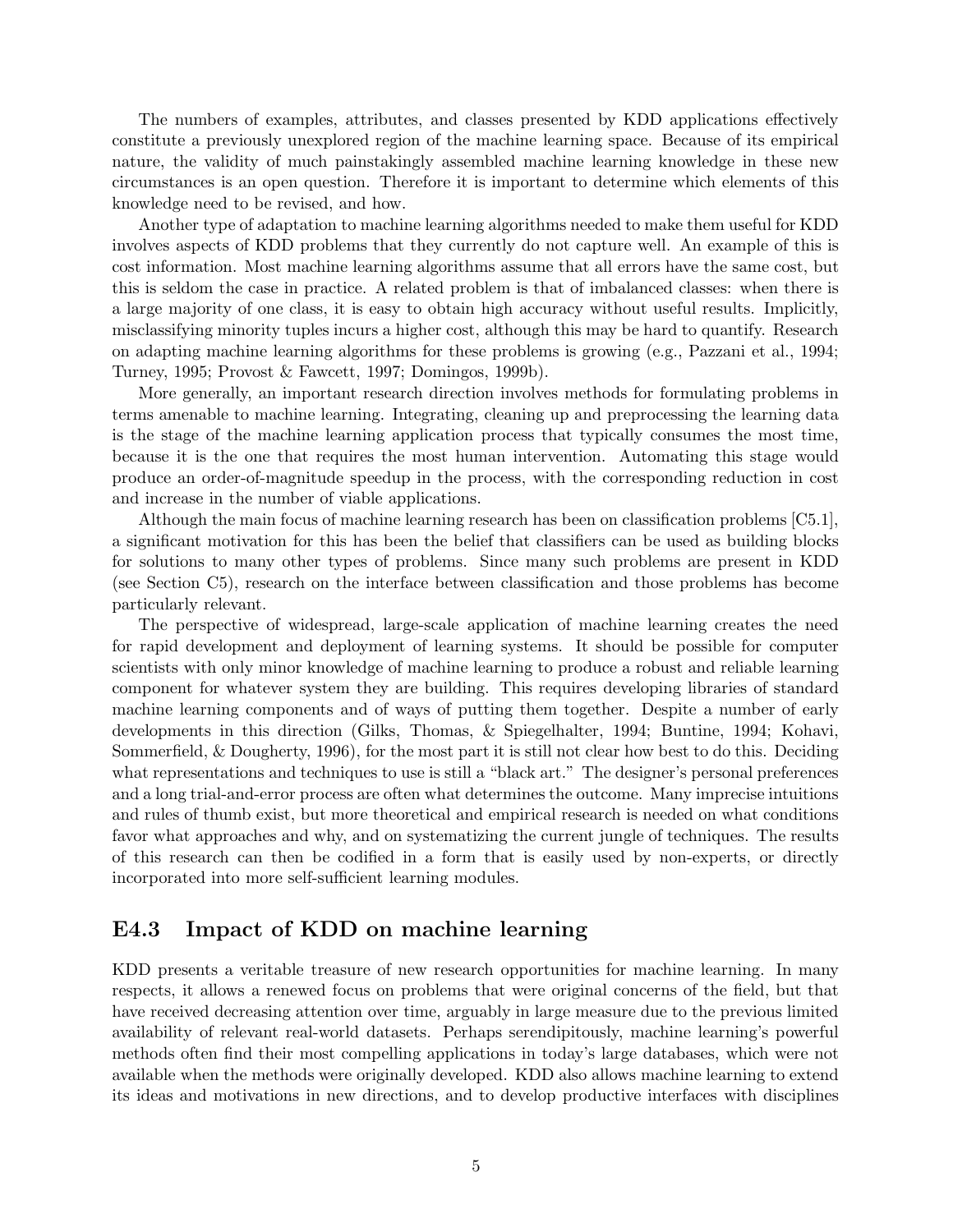like databases, statistics, human-computer interfaces, visualization, information retrieval, and highperformance computing.

Applying machine learning to the very large databases found in KDD involves qualitative changes that go beyond simply scaling up the algorithms. For example, the traditional goal of creating a model of everything that is represented in the database must often give way to finding only local patterns or deviations from the norm. Compared to the model-building case, very little theory has been developed so far for this type of problem. Current practical KDD approaches are often more concerned with efficiency than with sound generalization. Since the latter is a central concern of machine learning, analyzing and improving these approaches is potentially fertile ground for new theoretical and methodological developments. Also, if a database is too large to model in its entirety, even through the use of sampling, sufficient statistics or compression, then a "focus of attention" mechanism becomes necessary. Many heuristics and sources of information could be brought to bear on the design of such mechanisms. Further, in large databases gathered over a period of time (sometimes many years) and without learning in mind, the usual assumption of i.i.d. (independently and identically distributed) data often does not hold. Thus, an important research direction is taking into account that examples are not independent and that past, present and future data is not necessarily from the same population.

The majority of work to date in machine learning has focused on learning from examples represented as attribute vectors, where each attribute is a single number or symbol, and a single table contains all the vectors. However, much (or most) of the data in KDD applications is not of this type. For example, relational databases typically contain many different relations/tables, and performing a global join to reduce them to one without losing information is seldom computationally feasible. (Inductive logic programming (de Raedt, 1996) can handle data in multiple relations, but simultaneously focuses on learning concepts that are themselves in first-order form, thus addressing a doubly difficult problem.) The World Wide Web is mostly composed of a combination of text and HTML, plus image and audio files. The data recorded by many sensors and processes, from telescopes and Earth sensing satellites to medical and business records, has spatial and temporal structure. In the customer behavior mining applications that are of central concern to many companies, people can be hierarchically aggregated by occupation and other characteristics, products by category, etc. Simply converting data of all these types to attribute vectors before learning, as is common today, risks missing some of the most significant patterns. Although in each case traditional techniques for handling these types of data exist, they are typically quite limited in power compared to the machine learning algorithms available for the attribute-vector case, and there is much scope for extending the ideas and techniques of machine learning in this direction.

A machine learning system appropriate to future KDD applications should be able to function continuously, learning from an open-ended stream of data and constantly adjusting its behavior, while remaining reliable and requiring a minimum of human supervision. The future is likely to see an increasing number of applications of this type, as opposed to the one-shot, standalone applications common today. Early indicators of this trend are e-commerce sites that potentially respond to each new user differently as they learn his/her preferences, and systems for automated trading in the stock market. The trend is also apparent in the increasing preoccupation among corporations to instantly and continuously adapt to changing market conditions, leveraging for this purpose their distributed data gathering capabilities. While there has been some relevant research in machine learning (Widmer & Kubat, 1998), learners of this type must address several interesting new issues. One is smoothly incorporating new relevant data sources as they come online, coping with changes in them, and decoupling from them if they become unavailable. Another is maintaining a clear distinction between two types of change in the learner's evolving model(s): those that are simply the result of accumulating data and consequently progressing in the learning curve, and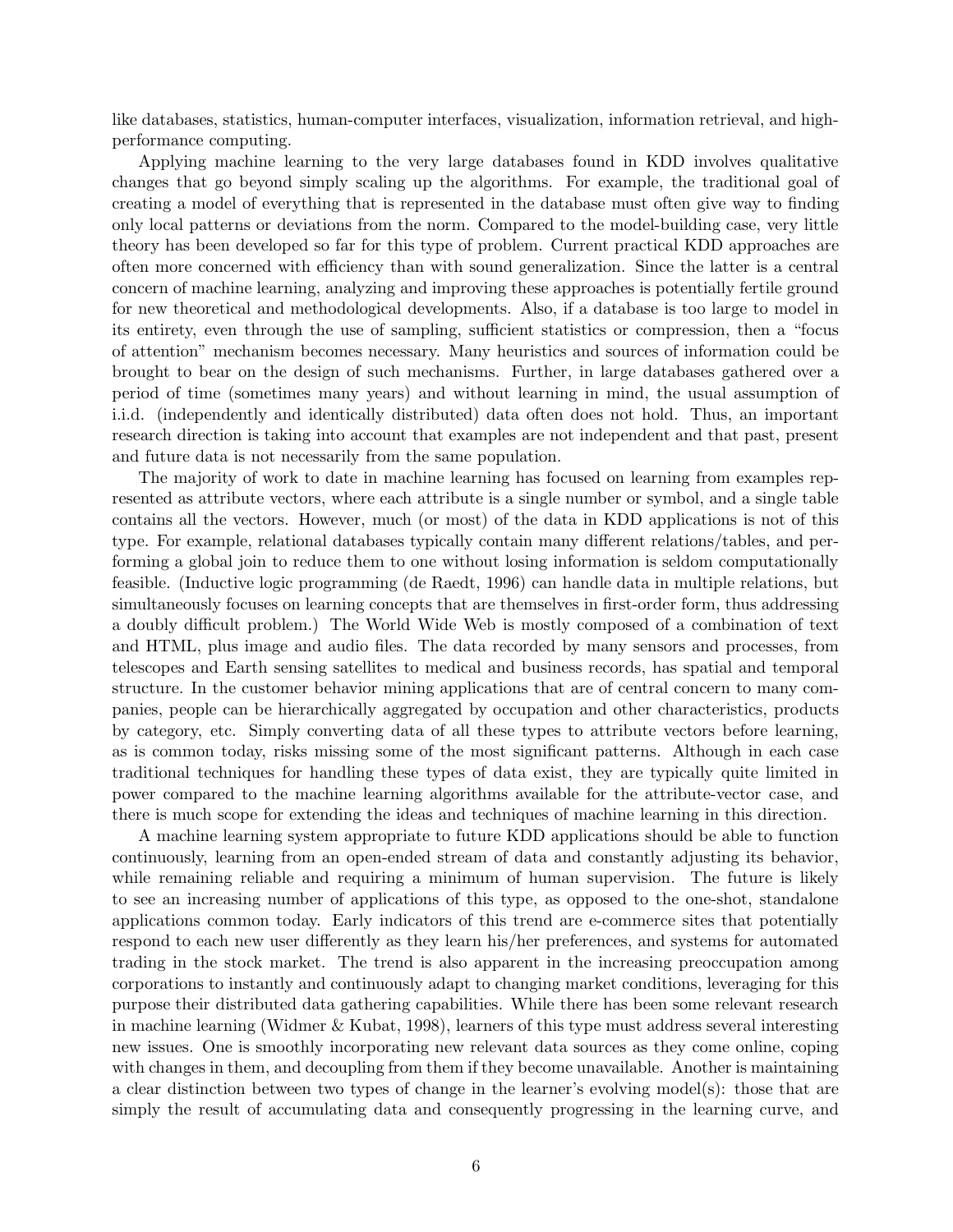those that are the result of changes in the environment being modeled.

In KDD applications, learning is seldom an isolated process. More typically, it must be embedded into a larger system. Addressing the multiple problems this raises will be an opportunity for machine learning to expand its focus and its reach. The need to efficiently integrate learning algorithms with the underlying database system creates a new interface between machine learning and database research: finding query classes that can be executed efficiently while providing information useful for learning, and simultaneously finding learning approaches that use only efficiently executable queries. Some relevant questions are: What types of sampling can be efficiently supported, and how can they be used? What is the best use that can be made of a single sequential scan of the entire database? The outcome of this iterative process may be query types and learning algorithms that are both different from those known today. The interface between machine learning and databases also involves the use for learning purposes of the meta-data that is sometimes available in database systems. For example, definitions of fields and constraints between their values may be a valuable source of background knowledge for use in the learning process.

To be used to its full potential, KDD requires a well-integrated data warehouse. Assembling the latter is a complex and time-consuming process, but machine learning can itself be used to partially automate it. For example, one of the main problems is identifying the correspondences between fields in different but related databases (Knoblock & Levy, 1998) (or other data sources, like the results of Web searches (Perkowitz & Etzioni, 1995)). This problem can be formulated in learning terms: given a target schema  $\{X_1, X_2, \ldots, X_n\}$  and examples of data in this schema, induce general rules as to what constitutes an  $X_i$  column. Given a table in a source schema  $\{Y_1, Y_2, \ldots, Y_n\}$ , the goal is now to classify each of the Y columns as one of the X's (or none), with the results for one Y potentially constraining those for the others. Data cleaning is another key aspect of building a data warehouse that offers many research opportunities for machine learning. Very large databases almost invariably contain large quantities of noise and missing fields. More significantly, noise is often of multiple types, and its occurrence varies systematically from one part of the database to another (e.g., because the data comes from multiple sources). Similarly, the causes of missing information can be multiple and can vary systematically within the database. Research enabling machine learning algorithms to deal with noise and missing data was one of the main drivers of their jump from the laboratory to widespread real-world application. However, example-independent noise and missing data are typically assumed. Modeling systematic sources of error and missing information, and finding ways of minimizing their impact, is the next logical step.

The need to produce learning results that contribute to a larger scientific or business goal leads to the research problem of finding ways to integrate these goals more deeply into the learning process, and of increasing the communication bandwidth between the learning process and its "clients" beyond simply providing (say) class predictions for new examples. The importance in KDD of interaction with the human user (expert or not) gives a new urgency to traditional machine learning concerns like comprehensibility and incorporation of background knowledge. Today's multiple KDD application domains provide a wealth of driving problems and testing grounds for new developments in this direction. Many major application domains (e.g., molecular biology, Earth sensing, finance, marketing, fraud detection) have unique concerns and characteristics, and developing machine learning algorithms specifically for each of them is likely to occupy an increasing number of researchers.

Most machine learning research to date has dealt with the well-circumscribed problem of finding a classification model given a single, small, relatively clean dataset in attribute-vector form, where the attributes have previously been chosen to facilitate learning and the end-goal (accurate classification) is simple and well-defined. With KDD, machine learning is now breaking out of each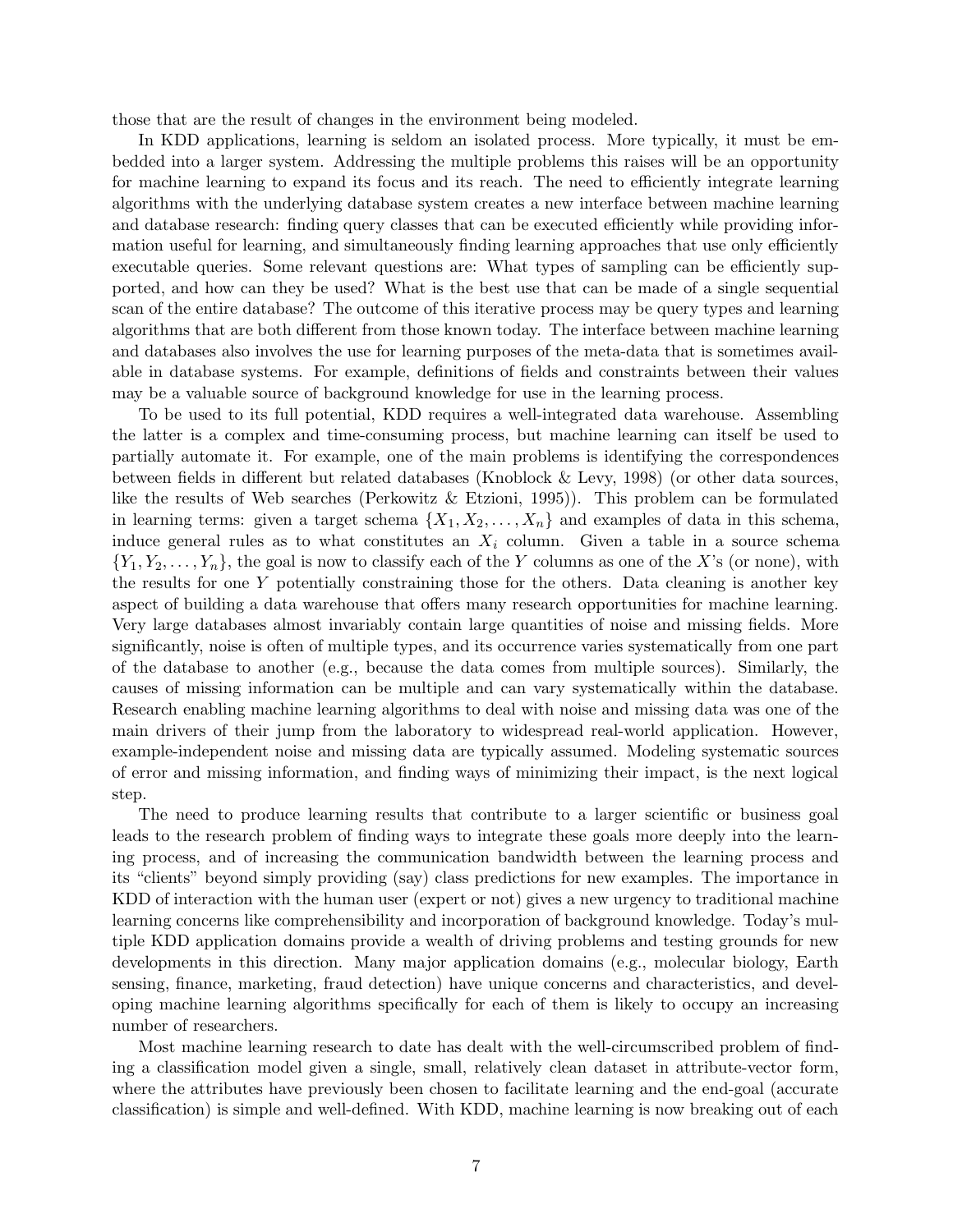one of these constraints. Machine learning's many valuable contributions to KDD are reciprocated by the latter's invigorating effect on it. No doubt this mutually beneficial interaction will continue to develop in the future.

# Acknowledgements

The author is grateful to David Aha, Tom Dietterich, Doug Fisher, Rob Holte, David Jensen, Ryszard Michalski, Foster Provost, Ross Quinlan and Lorenza Saitta for valuable comments and suggestions regarding this article.

# Word count: 4150

# Further reading

- 1. Aha, D. W. (Ed.). (1997). Lazy learning. Boston, MA: Kluwer. A collection of recent research on lazy learning.
- 2. Cohen, P. R. (1995). Empirical methods for artificial intelligence. MIT Press. A useful primer on the use of experiments in machine learning and other subfields of AI.
- 3. Dasarathy, B. W. (Ed.). (1991). Nearest neighbor (NN) norms: NN pattern classification techniques. Los Alamitos, CA: IEEE Computer Society Press. One-stop source for the main papers from last three decades of pattern recognition research on learning concepts represented by sets of instances.
- 4. de Raedt, L. (Ed.). (1996). Advances in inductive logic programming. Amsterdam, the Netherlands: IOS Press. A collection of articles on learning with examples, background knowledge, and concepts expressed in a subset of first-order logic.
- 5. Dietterich, T. G. (1997). Machine learning research: Four current directions. AI Magazine, 18 (4), 97-136. An overview of recent developments in some of the main subareas of machine learning, including scaling up algorithms to large databases. A very useful complement to this article.
- 6. Duda, R. O., & Hart, P. E. (1973). Pattern classification and scene analysis. New York, NY: Wiley. The classic textbook on statistical pattern recognition.
- 7. Jordan, M. I. (Ed.). (1998). Learning in graphical models. Boston, MA: Kluwer. Tutorials and recent research on learning with probabilistic representations.
- 8. Kearns, M. J., & Vazirani, U. V. (1994). An introduction to computational learning theory. Cambridge, MA: MIT Press. An accessible introduction to the theory of machine learning.
- 9. Kibler, D., & Langley, P. (1998). Machine learning as an experimental science. In Proceedings of the Third European Working Session on Learning. London, UK: Pitman. Reprinted in Shavlik, J. W., & Dietterich, T. G. (Eds.) (1990), Readings in machine learning, San Mateo, CA: Morgan Kaufmann. A very useful introduction to the methodology of machine learning.
- 10. Langley, P. (1996). Elements of machine learning. San Mateo, CA: Morgan Kaufmann. A systematic introductory presentation of the field.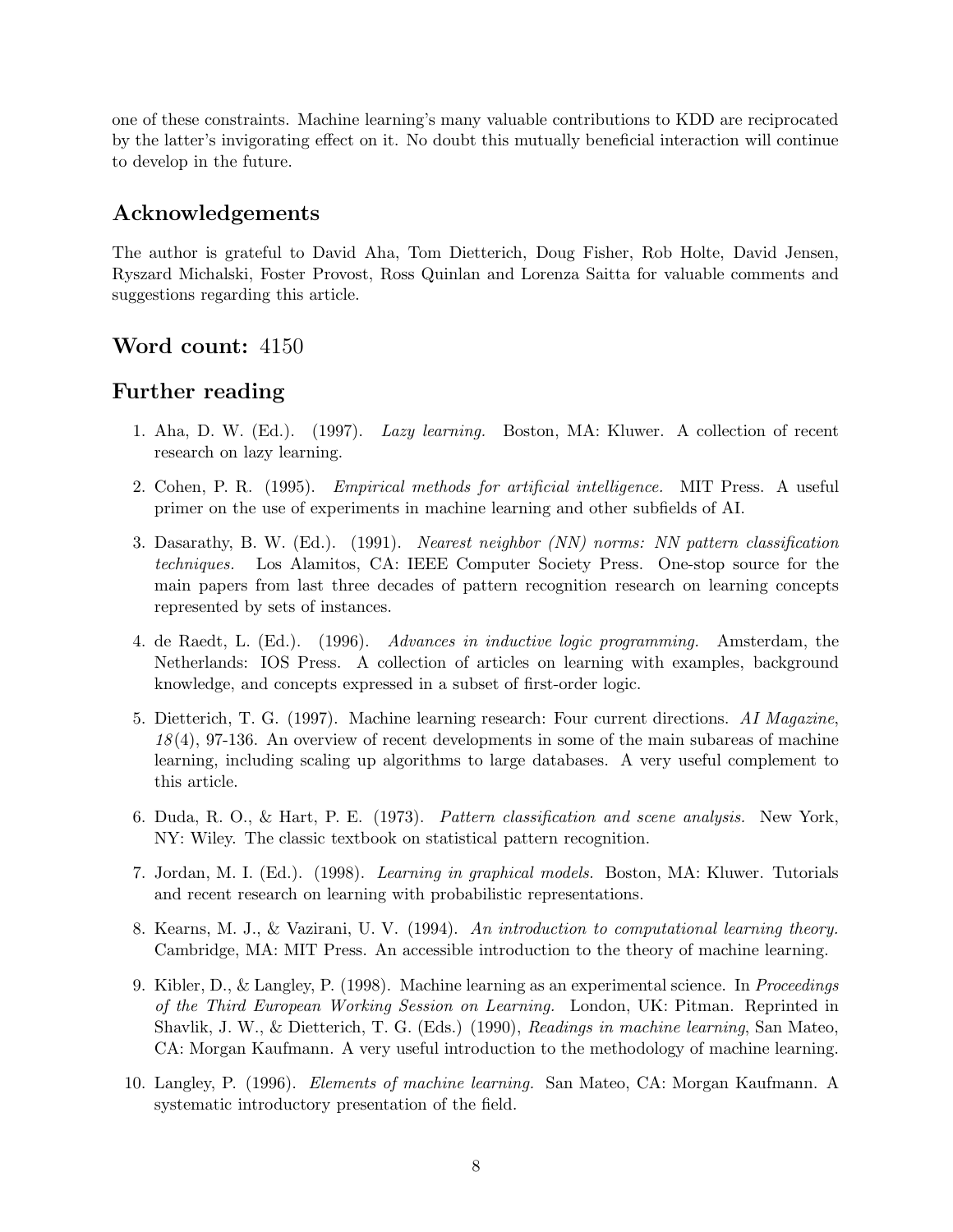- 11. Michalski, R. S., Bratko, I., & Kubat, M. (Eds.). (1998). Machine learning and data mining: Methods and applications. New York, NY: Wiley. Collects a variety of recent research at the interface of machine learning and KDD.
- 12. Michalski, R. S., Carbonell, J. G., & Mitchell, T. M. (Eds.). (1983). Machine learning: An artificial intelligence approach, vols. 1–3. Palo Alto, CA: Tioga. A series of books containing much of the early research.
- 13. Michalski, R. S., & Tecuci, G. (Eds.). (1994). Machine learning: A multistrategy approach. San Mateo, CA: Morgan Kaufmann. Continuation of the previous series, with a focus on combining multiple machine learning biases and using background knowledge.
- 14. Michie, D., Spiegelhalter, D. J., & Taylor, C. C. (Eds.). (1994). Machine learning, neural and statistical classification. New York, NY: Ellis Horwood. Describes a large-scale experimental comparison of many algorithms. Also contains introductions to the algorithms and discussion of their strengths and weaknesses. It is now out of print, but is available online at http:// www.amsta.leeds.ac.uk/∼charles/statlog/.
- 15. Mitchell, T. M. (1997). Machine learning. New York, NY: McGraw-Hill. The standard introductory machine learning textbook.
- 16. Provost, F., & Kolluri, V. (1999). A survey of methods for scaling up inductive algorithms. Data Mining and Knowledge Discovery, 2. An excellent overview of scaling-up research. The place to start if you're looking for a way to scale up your algorithm.
- 17. Quinlan, J. R. (1993). C4.5: Programs for machine learning. San Mateo, CA: Morgan Kaufmann. Describes the most widely used machine learning system.
- 18. Scholkopf, B., Burges, C., & Smola, A. (1998). Advances in kernel methods: Support vector machines. Cambridge, MA: MIT Press. Expanded papers from a workshop on support vector machines.
- 19. Shavlik, J. W., & Dietterich, T. G. (Eds.). (1990). Readings in machine learning. San Mateo, CA: Morgan Kaufmann. A collection of classic machine learning papers from the 1980's.
- 20. Sutton, R. S., & Barto, A. (1998). Reinforcement learning: An introduction. Cambridge, MA: MIT Press. Introduction to one of the most active research areas in machine learning, where the focus is on learning from delayed feedback.
- 21. Vapnik, V. N. (1995). The nature of statistical learning theory. New York, NY: Springer. Introduction to the Vapnik-Chervonenkis dimension, the theory of structural risk minimization, and its application to the development of support vector machines.
- 22. Weiss, S. M., & Kulikowski, C. A. (1991). Computer systems that learn: Classification and prediction methods from statistics, neural nets, machine learning, and expert systems. San Mateo, CA: Morgan Kaufmann. An older textbook that also compares machine learning algorithms with alternative techniques.

The Machine Learning journal, published by Kluwer, is the single most important repository of research in the field. Machine learning articles also appear in the Artificial Intelligence journal,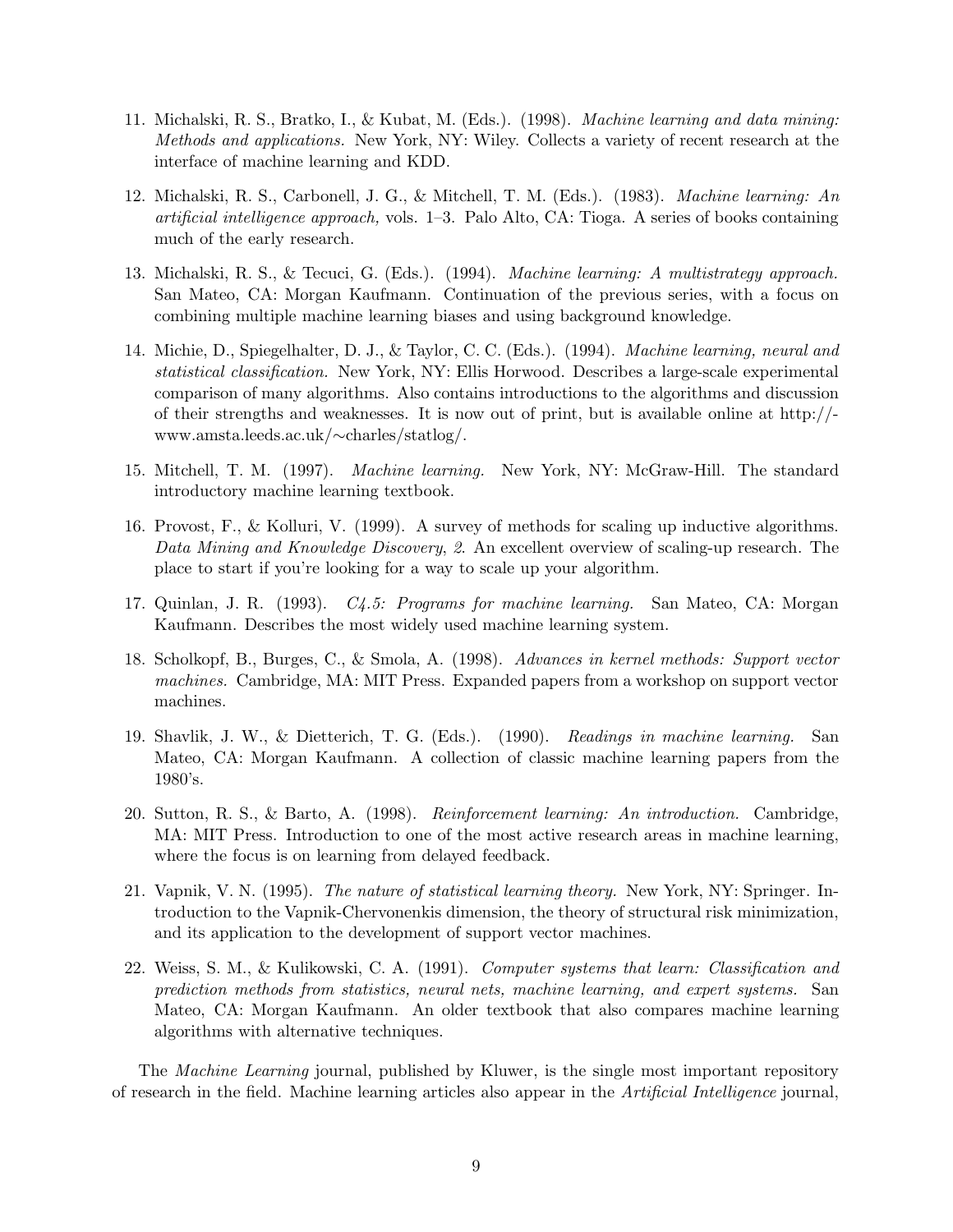in the online Journal of Artificial Intelligence Research (http://www.cs.washington.edu/research/ jair/home.html), in the Neural Computation journal, in the IEEE Transactions on Pattern Analysis and Machine Intelligence, and others. The main conference in the field is the International Conference on Machine Learning, whose proceedings are published by Morgan Kaufmann. Recent machine learning research is also reported in the European Conference on Machine Learning, the International Joint Conference on Artificial Intelligence, the National Conference on Artificial Intelligence (AAAI), the European Conference on Artificial Intelligence, the Annual Conference on Neural Information Processing Systems, the International Workshop on Multistrategy Learning, the International Workshop on Artificial Intelligence and Statistics, and others. Research on the theory of machine learning appears in the International Conference on Computational Learning Theory, the European Conference on Computational Learning Theory, and elsewhere. Useful online machine learning resources include: the UCI repository of machine learning databases (http://www.ics.uci.edu/- ∼mlearn/MLRepository.html); the list of home pages of machine learning researchers maintained by David Aha (http://www.aic.nrl.navy.mil/∼aha/people.html); the online bibliographies of several subareas of machine learning maintained by Peter Turney (http://www.iit.nrc.ca/bibliographies/); the Machine Learning List, maintained by Michael Pazzani (mailto:ml-request@ics.uci.edu); and the AI and Statistics List, maintained by Doug Fisher (mailto:Majordomo@watstat.uwaterloo.ca, with "subscribe ai-stats"). Publicly-available machine learning software includes the  $MLC++$  and Weka libraries, found respectively at http://www.sgi.com/Technology/mlc/ and http://www.cs. waikato.ac.nz/ml/weka/.

# References

- Agrawal, R., Mannila, H., Srikant, R., Toivonen, H., & Verkamo, A. I. (1996). Fast discovery of association rules. In U. M. Fayyad, G. Piatetsky-Shapiro, P. Smyth, & R. Uthurusamy (Eds.), Advances in knowledge discovery and data mining (pp. 307-328). Menlo Park, CA: AAAI Press.
- Aha, D. W. (Ed.). (1997). Special issue on lazy learning. Artificial Intelligence Review, 11.
- Blake, C., Keogh, E., & Merz, C. J. (1999). UCI repository of machine learning databases (Machinereadable data repository). Irvine, CA: Department of Information and Computer Science, University of California at Irvine. (http://www.ics.uci.edu/∼mlearn/MLRepository.html)
- Bradley, P. S., Fayyad, U., & Reina, C. (1998). Scaling clustering algorithms to large databases. In Proceedings of the Fourth International Conference on Knowledge Discovery and Data Mining (pp. 9-15). New York, NY: AAAI Press.
- Breiman, L. (1996a). Bagging predictors. Machine Learning, 24, 123-140.
- Breiman, L. (1996b). *Bias, variance and arcing classifiers* (Tech. Rep. No. 460). Berkeley, CA: Statistics Department, University of California at Berkeley.
- Breiman, L. (1996c). Pasting bites together for prediction in large data sets and on-line (Tech. Rep.). Berkeley, CA: Statistics Department, University of California at Berkeley.
- Buntine, W. (1994). Operations for learning with graphical models. Journal of Artificial Intelligence Research, 2, 159-225.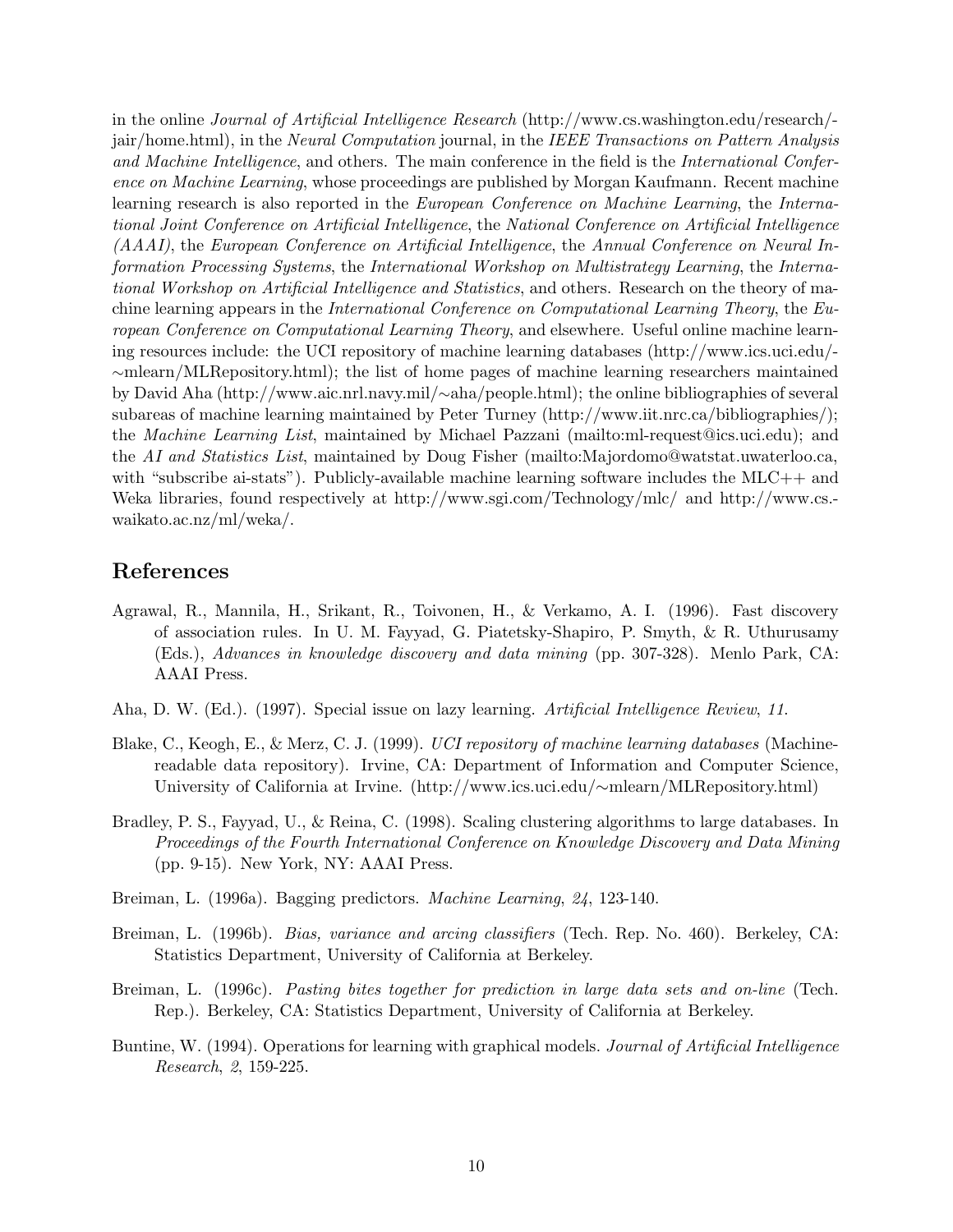- Catlett, J. (1991). Megainduction: Machine learning on very large databases. Unpublished doctoral dissertation, Basser Department of Computer Science, University of Sydney, Sydney, Australia.
- Chan, P. K., & Stolfo, S. J. (1995). Learning arbiter and combiner trees from partitioned data for scaling machine learning. In Proceedings of the First International Conference on Knowledge Discovery and Data Mining (pp. 39-44). Montréal, Canada: AAAI Press.
- Clearwater, S., & Provost, F. (1990). RL4: A tool for knowledge-based induction. In Proceedings of the Second IEEE International Conference on Tools for Artificial Intelligence (pp. 24-30). San Jose, CA: IEEE Computer Society Press.
- Cohen, W. W. (1995). Fast effective rule induction. In Proceedings of the Twelfth International Conference on Machine Learning (pp. 115-123). Tahoe City, CA: Morgan Kaufmann.
- Cortes, C. (1995). Prediction of generalization ability in learning machines. Unpublished doctoral dissertation, Department of Computer Science, University of Rochester, Rochester, NY.
- Craven, M. W. (1996). Extracting comprehensible models from trained neural networks. Unpublished doctoral dissertation, Department of Computer Sciences, University of Wisconsin – Madison, Madison, WI.
- Dasarathy, B. W. (Ed.). (1991). *Nearest neighbor (NN) norms: NN pattern classification techniques.* Los Alamitos, CA: IEEE Computer Society Press.
- Davies, S., & Moore, A. (1999). Using Bayesian networks for lossless compression in data mining. In Proceedings of the Fifth International Conference on Knowledge Discovery and Data Mining. San Diego, CA: ACM Press.
- de Raedt, L. (Ed.). (1996). Advances in inductive logic programming. Amsterdam, the Netherlands: IOS Press.
- Dietterich, T. G. (1995). Overfitting and undercomputing in machine learning. Computing Surveys, 27, 326-327.
- Domingos, P. (1996a). Linear-time rule induction. In Proceedings of the Second International Conference on Knowledge Discovery and Data Mining (p. 96-101). Portland, OR: AAAI Press.
- Domingos, P. (1996b). Unifying instance-based and rule-based induction. Machine Learning, 24, 141-168.
- Domingos, P. (1998). Occam's two razors: The sharp and the blunt. In Proceedings of the Fourth International Conference on Knowledge Discovery and Data Mining (pp. 37-43). New York, NY: AAAI Press.
- Domingos, P. (1999a). Process-oriented estimation of generalization error. In Proceedings of the Sixteenth International Joint Conference on Artificial Intelligence. Stockholm, Sweden: Morgan Kaufmann.
- Domingos, P. (1999b). MetaCost: A general method for making classifiers cost-sensitive. In Proceedings of the Fifth International Conference on Knowledge Discovery and Data Mining. San Diego, CA: ACM Press.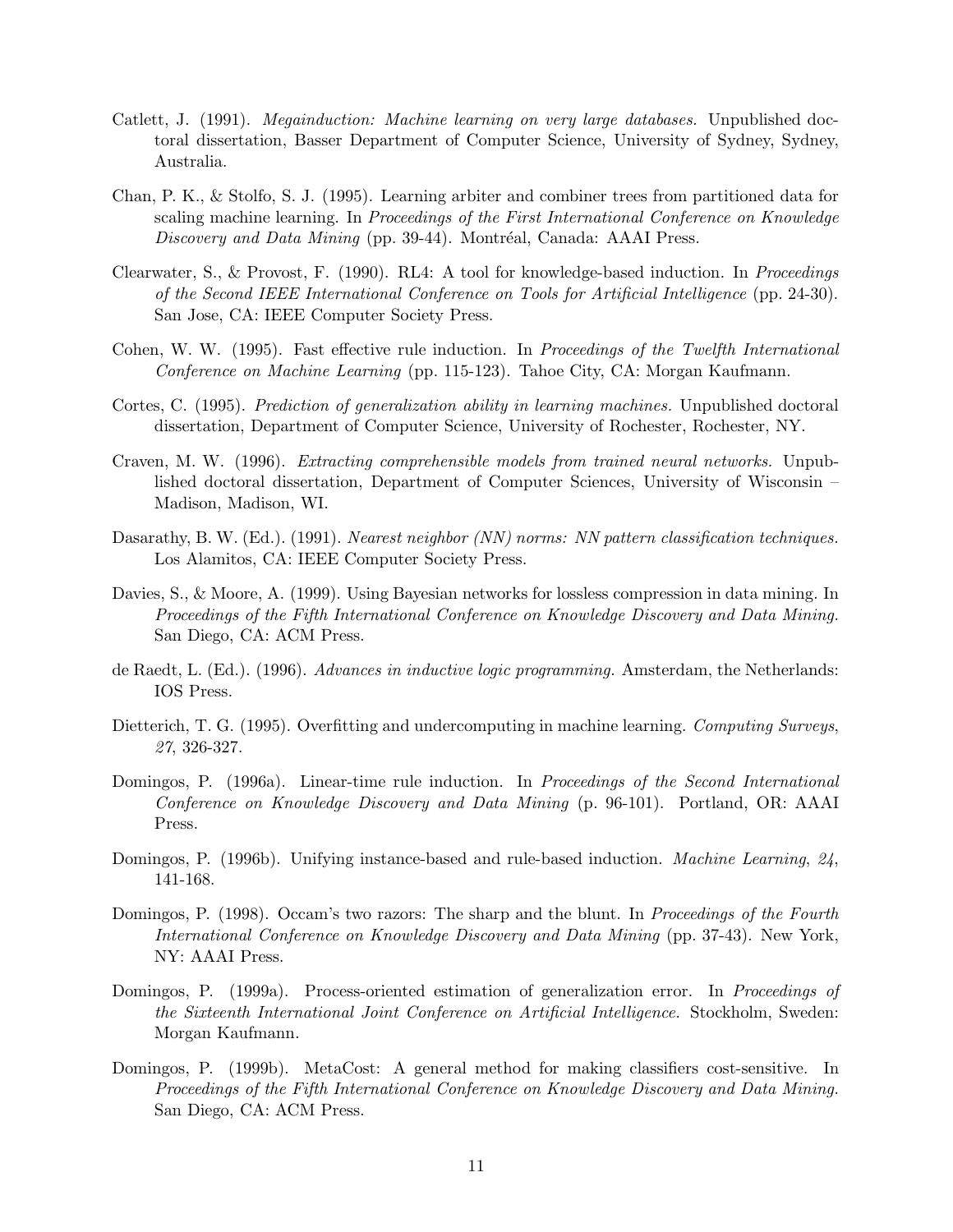- Domingos, P., & Pazzani, M. (1997). On the optimality of the simple Bayesian classifier under zero-one loss. Machine Learning, 29, 103-130.
- Donoho, S., & Rendell, L. (1996). Constructive induction using fragmentary knowledge. In Proceedings of the Thirteenth International Conference on Machine Learning (pp. 113-121). Bari, Italy: Morgan Kaufmann.
- Duda, R. O., & Hart, P. E. (1973). Pattern classification and scene analysis. New York, NY: Wiley.
- Freund, Y. (1998). Self bounding learning algorithms. In Proceedings of the Eleventh Annual Conference on Computational Learning Theory. Madison, WI: Morgan Kaufmann.
- Freund, Y., & Schapire, R. E. (1996). Experiments with a new boosting algorithm. In Proceedings of the Thirteenth International Conference on Machine Learning (pp. 148-156). Bari, Italy: Morgan Kaufmann.
- Frey, L. J., & Fisher, D. H. (1999). Modeling decision tree performance with the power law. In Proceedings of Uncertainty '99: The Seventh International Workshop on Artificial Intelligence and Statistics (pp. 59-65). Fort Lauderdale, FL: Morgan Kaufmann.
- Friedman, J. H. (1997). On bias, variance,  $0/1$  loss, and the curse-of-dimensionality. Data Mining and Knowledge Discovery, 1, 55-77.
- Geman, S., Bienenstock, E., & Doursat, R. (1992). Neural networks and the bias/variance dilemma. Neural Computation, 4, 1-58.
- Gilks, W. R., Thomas, A., & Spiegelhalter, D. J. (1994). A language and program for complex Bayesian modelling. The Statistician, 43, 169-78.
- Gordon, D. F., & desJardins, M. (Eds.). (1995). Special issue on evaluation and selection of biases in machine learning. *Machine Learning*,  $20(1)$ .
- Graefe, G., Fayyad, U., & Chaudhuri, S. (1998). On the efficient gathering of sufficient statistics for classification from large SQL databases. In Proceedings of the Fourth International Conference on Knowledge Discovery and Data Mining (pp. 204-208). New York, NY: AAAI Press.
- Holte, R. C. (1993). Very simple classification rules perform well on most commonly used datasets. Machine Learning, 11, 63-91.
- Jensen, D., & Cohen, P. R. (1999). Multiple comparisons in induction algorithms. Machine Learning. (To appear)
- Kearns, M. J., & Vazirani, U. V. (1994). An introduction to computational learning theory. Cambridge, MA: MIT Press.
- Kibler, D., & Langley, P. (1998). Machine learning as an experimental science. In Proceedings of the Third European Working Session on Learning. London, UK: Pitman.
- Klockars, A. J., & Sax, G. (1986). Multiple comparisons. Beverly Hills, CA: Sage.
- Knoblock, C., & Levy, A. (Eds.). (1998). Proceedings of the AAAI-98 Workshop on AI and Information Integration. Madison, WI: AAAI Press.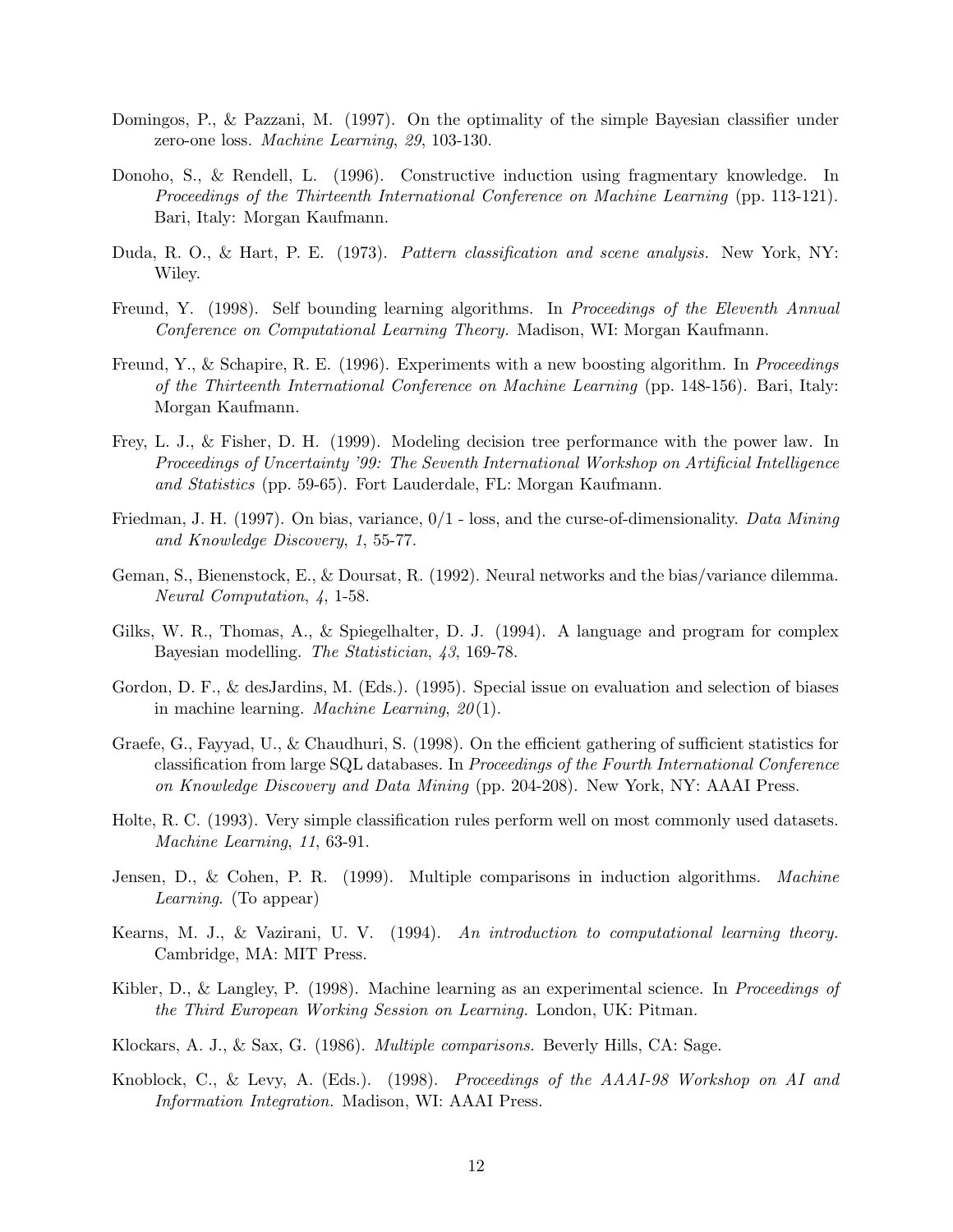- Kohavi, R., Sommerfield, D., & Dougherty, J. (1996). Data mining using MLC++, a machine learning library in C++. International Journal on Artificial Intelligence Tools, 6, 537-566.
- Kohavi, R., & Wolpert, D. H. (1996). Bias plus variance decomposition for zero-one loss functions. In Proceedings of the Thirteenth International Conference on Machine Learning (pp. 275-283). Bari, Italy: Morgan Kaufmann.
- Kong, E. B., & Dietterich, T. G. (1995). Error-correcting output coding corrects bias and variance. In Proceedings of the Twelfth International Conference on Machine Learning (pp. 313-321). Tahoe City, CA: Morgan Kaufmann.
- Littlestone, N. (1997). Learning quickly when irrelevant attributes abound: A new linear-threshold algorithm. Machine Learning, 2, 285-318.
- Mehta, M., Agrawal, A., & Rissanen, J. (1996). SLIQ: A fast scalable classifier for data mining. In Proceedings of the Fifth International Conference on Extending Database Technology (pp. 18-32). Avignon, France: Springer.
- Michalski, R. S., & Wnek, J. (Eds.). (1996). Proceedings of the Third International Workshop on Multistrategy Learning. Harpers Ferry, VA: AAAI Press.
- Miller, R. G., Jr. (1981). Simultaneous statistical inference (2nd ed.). New York, NY: Springer.
- Mitchell, T. M. (1980). The need for biases in learning generalizations (Tech. Rep.). New Brunswick, NJ: Computer Science Department, Rutgers University.
- Moore, A. W., & Lee, M. S. (1994). Efficient algorithms for minimizing cross validation error. In Proceedings of the Eleventh International Conference on Machine Learning (pp. 190-198). New Brunswick, NJ: Morgan Kaufmann.
- Moore, A. W., & Lee, M. S. (1997). Cached sufficient statistics for efficient machine learning with large datasets. Journal of Artificial Intelligence Research, 8, 67-91.
- Murthy, S., & Salzberg, S. (1995). Lookahead and pathology in decision tree induction. In Proceedings of the Fourteenth International Joint Conference on Artificial Intelligence (pp. 1025-1031). Montréal, Canada: Morgan Kaufmann.
- Musick, R., Catlett, J., & Russell, S. (1993). Decision theoretic subsampling for induction on large databases. In Proceedings of the Tenth International Conference on Machine Learning (pp. 212-219). Amherst, MA: Morgan Kaufmann.
- Oates, T., & Jensen, D. (1997). The effects of training set size on decision tree complexity. In Proceedings of the Fourteenth International Conference on Machine Learning (pp. 254-262). Madison, WI: Morgan Kaufmann.
- Ourston, D., & Mooney, R. J. (1994). Theory refinement combining analytical and empirical methods. Artificial Intelligence, 66, 273-309.
- Pazzani, M., & Kibler, D. (1992). The utility of knowledge in inductive learning. Machine Learning, 9, 57-94.
- Pazzani, M., Mani, S., & Shankle, W. R. (1997). Beyond concise and colorful: Learning intelligible rules. In Proceedings of the Third International Conference on Knowledge Discovery and Data Mining (pp. 235-238). Newport Beach, CA: AAAI Press.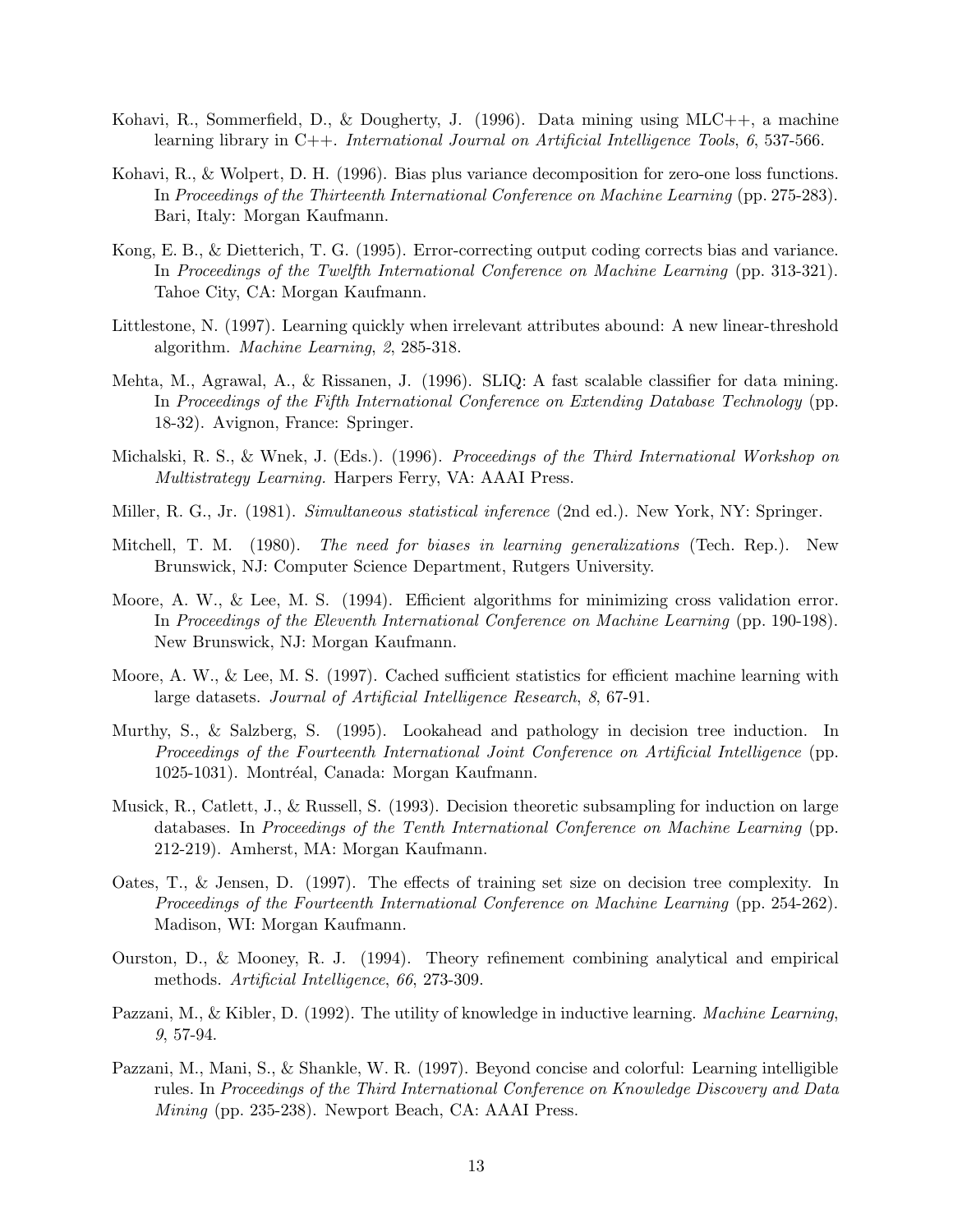- Pazzani, M., Merz, C., Murphy, P., Ali, K., Hume, T., & Brunk, C. (1994). Reducing misclassification costs. In Proceedings of the Eleventh International Conference on Machine Learning (pp. 217-225). New Brunswick, NJ: Morgan Kaufmann.
- Perkowitz, M., & Etzioni, O. (1995). Category translation: Learning to understand information on the Internet. In Proceedings of the Fourteenth International Joint Conference on Artificial Intelligence (pp. 930-936). Montréal, Canada: Morgan Kaufmann.
- Provost, F., & Fawcett, T. (1997). Analysis and visualization of classifier performance: Comparison under imprecise class and cost distributions. In (pp. 43-48). Newport Beach, CA: AAAI Press.
- Provost, F., Jensen, D., & Oates, T. (1999). Optimal progressive sampling. In Proceedings of the Fifth International Conference on Knowledge Discovery and Data Mining. San Diego, CA: ACM Press.
- Quinlan, J. R., & Cameron-Jones, R. M. (1995). Oversearching and layered search in empirical learning. In Proceedings of the Fourteenth International Joint Conference on Artificial Intelligence (pp. 1019-1024). Montréal, Canada: Morgan Kaufmann.
- Saitta, L., Botta, M., & Neri, F. (1993). Multistrategy learning and theory revision. Machine Learning, 11, 153-172.
- Schaffer, C. (1993). Overfitting avoidance as bias. Machine Learning, 10, 153-178.
- Schaffer, C. (1994). A conservation law for generalization performance. In *Proceedings of the* Eleventh International Conference on Machine Learning (pp. 259-265). New Brunswick, NJ: Morgan Kaufmann.
- Scholkopf, B., Burges, C., & Smola, A. (1998). Advances in kernel methods: Support vector machines. Cambridge, MA: MIT Press.
- Shafer, J. C., Agrawal, R., & Mehta, M. (1996). SPRINT: A scalable parallel classifier for data mining. In Proceedings of the Twenty-Second International Conference on Very Large Databases (pp. 544-555). Bombay, India: Morgan Kaufmann.
- Smyth, P., & Wolpert, D. (1997). Anytime exploratory data analysis for massive data sets. In Proceedings of the Third International Conference on Knowledge Discovery and Data Mining (pp. 54-60). Newport Beach, CA: AAAI Press.
- Sutton, R. S., & Barto, A. (1998). Reinforcement learning: An introduction. Cambridge, MA: MIT Press.
- Towell, G. G., & Shavlik, J. W. (1994). Knowledge-based artificial neural networks. Artificial Intelligence, 70, 119-165.
- Tumer, K., & Ghosh, J. (1996). Classifier combining: Analytical results and implications. In Proceedings of the AAAI-96 Workshop on Integrating Multiple Learned Models for Improving and Scaling Machine Learning Algorithms (pp. 126-132). Portland, OR: AAAI Press.
- Turney, P. (1995). Cost-sensitive classification: Empirical evaluation of a hybrid genetic decision tree algorithm. Journal of Artificial Intelligence Research, 2, 369-409.
- Vapnik, V. N. (1995). The nature of statistical learning theory. New York, NY: Springer.